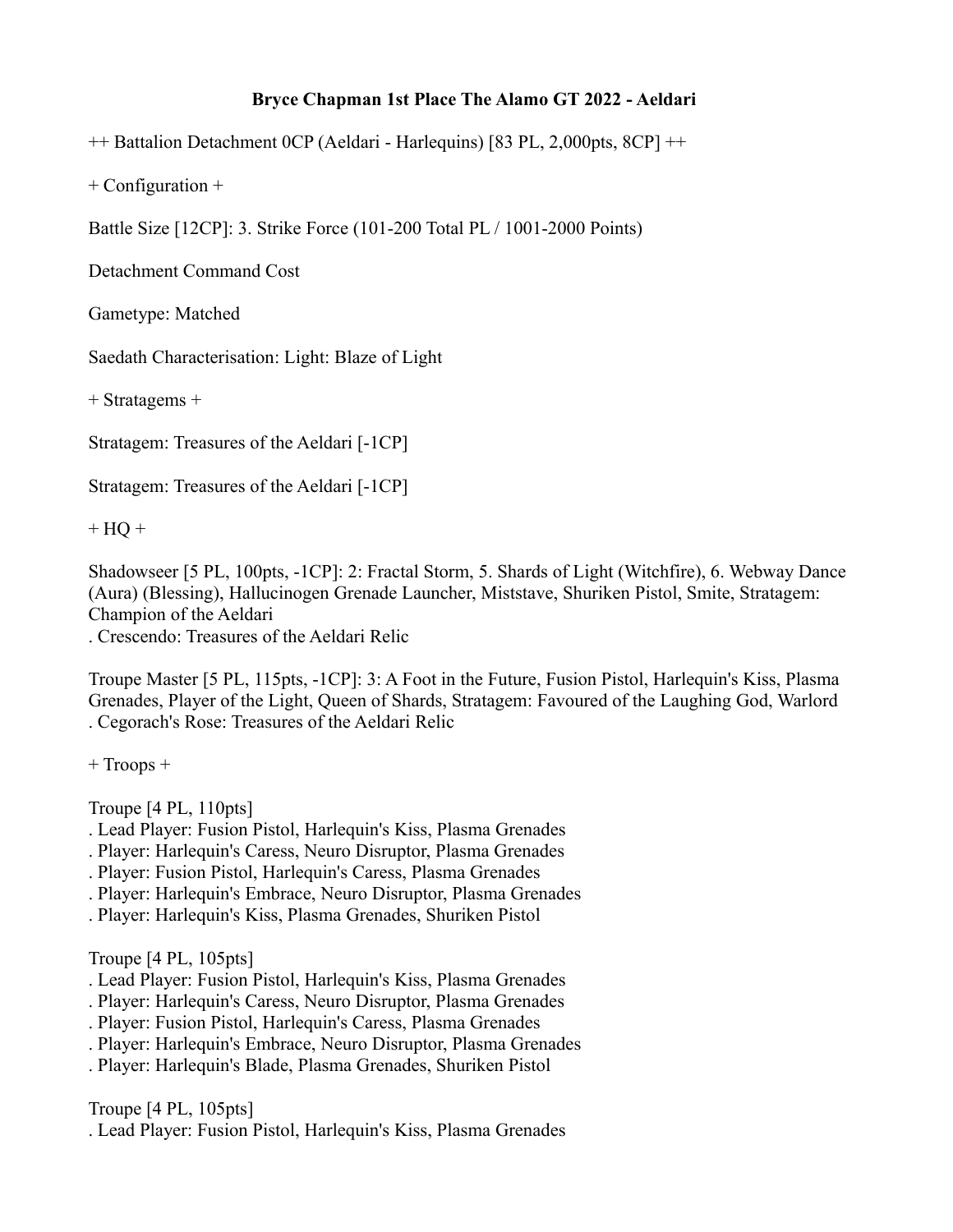- . Player: Harlequin's Caress, Neuro Disruptor, Plasma Grenades
- . Player: Fusion Pistol, Harlequin's Caress, Plasma Grenades
- . Player: Harlequin's Embrace, Neuro Disruptor, Plasma Grenades
- . Player: Harlequin's Blade, Plasma Grenades, Shuriken Pistol

Troupe [4 PL, 105pts]

- . Lead Player: Fusion Pistol, Harlequin's Kiss, Plasma Grenades
- . Player: Harlequin's Caress, Neuro Disruptor, Plasma Grenades
- . Player: Fusion Pistol, Harlequin's Caress, Plasma Grenades
- . Player: Harlequin's Embrace, Neuro Disruptor, Plasma Grenades
- . Player: Harlequin's Blade, Plasma Grenades, Shuriken Pistol

+ Elites +

Death Jester [4 PL, 75pts]: Jester's Blade, Lord of Crystal Bones, Shrieker Cannon . The Laughing God's Eye: Treasures of the Aeldari Relic

Death Jester [4 PL, 75pts]: Jester's Blade, Rift Ghoul, Shrieker Cannon

Solitaire [7 PL, 130pts]: Prince of Sins, Solitaire's Weapons

+ Fast Attack +

Skyweavers [8 PL, 220pts]

- . Skyweaver: Skyweaver Haywire Cannon, Zephyrglaive
- . Skyweaver: Skyweaver Haywire Cannon, Zephyrglaive
- . Skyweaver: Skyweaver Haywire Cannon, Zephyrglaive
- . Skyweaver: Skyweaver Haywire Cannon, Zephyrglaive

Skyweavers [8 PL, 220pts]

- . Skyweaver: Skyweaver Haywire Cannon, Zephyrglaive
- . Skyweaver: Skyweaver Haywire Cannon, Zephyrglaive
- . Skyweaver: Skyweaver Haywire Cannon, Zephyrglaive
- . Skyweaver: Skyweaver Haywire Cannon, Zephyrglaive

+ Heavy Support +

Voidweavers [5 PL, 130pts] . Voidweaver: Prismatic Cannon, 2x Shuriken Cannon

Voidweavers [5 PL, 130pts] . Voidweaver: Prismatic Cannon, 2x Shuriken Cannon

+ Dedicated Transport +

Starweaver [4 PL, 95pts]: 2x Shuriken Cannon

Starweaver [4 PL, 95pts]: 2x Shuriken Cannon